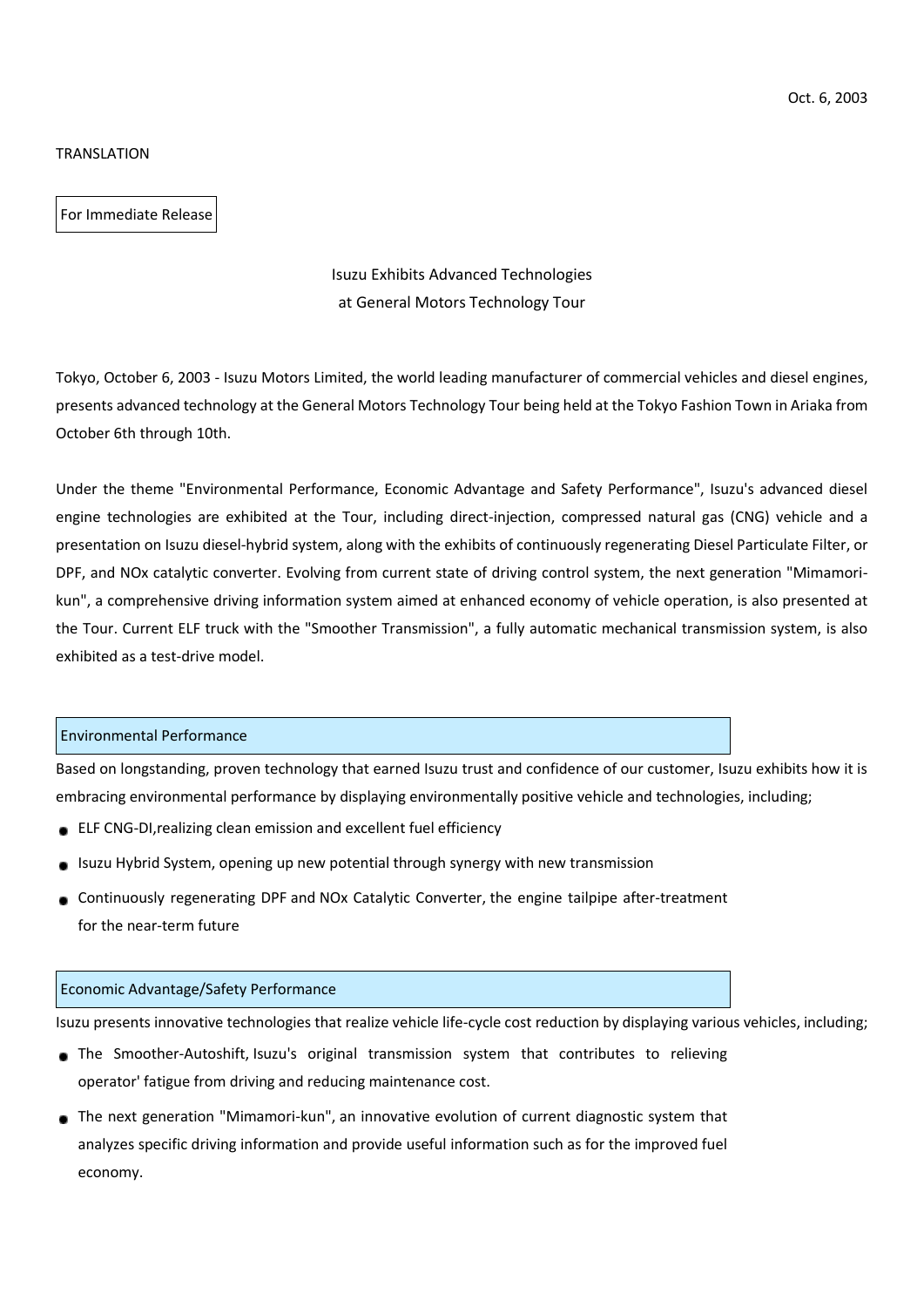| No.1 | Clean diesel technologies<br>(incl; Continuously regenerative DPF, and Urea NOx Catalyst) | Parts            | + Display Panel |
|------|-------------------------------------------------------------------------------------------|------------------|-----------------|
|      | Isuzu Diesel-Hybrid System                                                                | Display<br>Panel |                 |
|      | 3 Direct-injection CNG-powered ELF, Light-duty truck                                      | Video            | + Display Panel |
|      | 4 The Smoother-Autoshift for light-duty commercial vehicle                                | Vehicle          | + Display Panel |
| 5.   | Next Generation "Mimamori-kun"                                                            | Video            | + Display Panel |

### Overview of Isuzu Exhibits

#### Environmental Performance

1. Clean Diesel Technology (Continuously regenerating DPF and Urea NOx Catalytic Converter)

- Next generation emissions after-treatment system with an integral use of continuously regenerating DPF and Urea NOx catalytic converter. Adopting continuously regenerating DPF realizes PM emission reduction, and Urea NOx catalyst reduces NOx emissions.
- 2. Isuzu Hybrid System
- Highly versatile, low-cost HEV with simple structure that combines motor and transmission in combination with the Smoother.
- Automatic clutch disengagement from transmission at deceleration realizes maximum energy regeneration (resulting in significant fuel economy)
- Functionality of hybrid complements superb performance of base vehicle, Isuzu ELF, succeeding its excellent quality and virtue of commercial truck.
- 3. ELF CNG-DI
- High-efficiency (fuel economy), low-pollution light-duty commercial vehicle with the industry-first, diesel-cycle, direct-injection, single-fuel CNG-powered engine.
- Achieving more than 25% reduction\* in CO2 emissions as compared to current CNG-powered light-duty truck (\*G13 mode)

#### Economic Advantage/Safety Performance

- 1. The Smoother-Autoshift
- Adopts electromagnetic solenoid shift-actuator \*1 to the conventional manual transmission, and fluid-coupling, wet-type clutch. Clutch control automatically activates by receiving signals from transmission shift and acceleration. Thus, driver can be freed from bothersome clutch operation. With fluid coupling \*2 and wet-type clutch mechanism, gear-shift and clutch control is automatically activated.